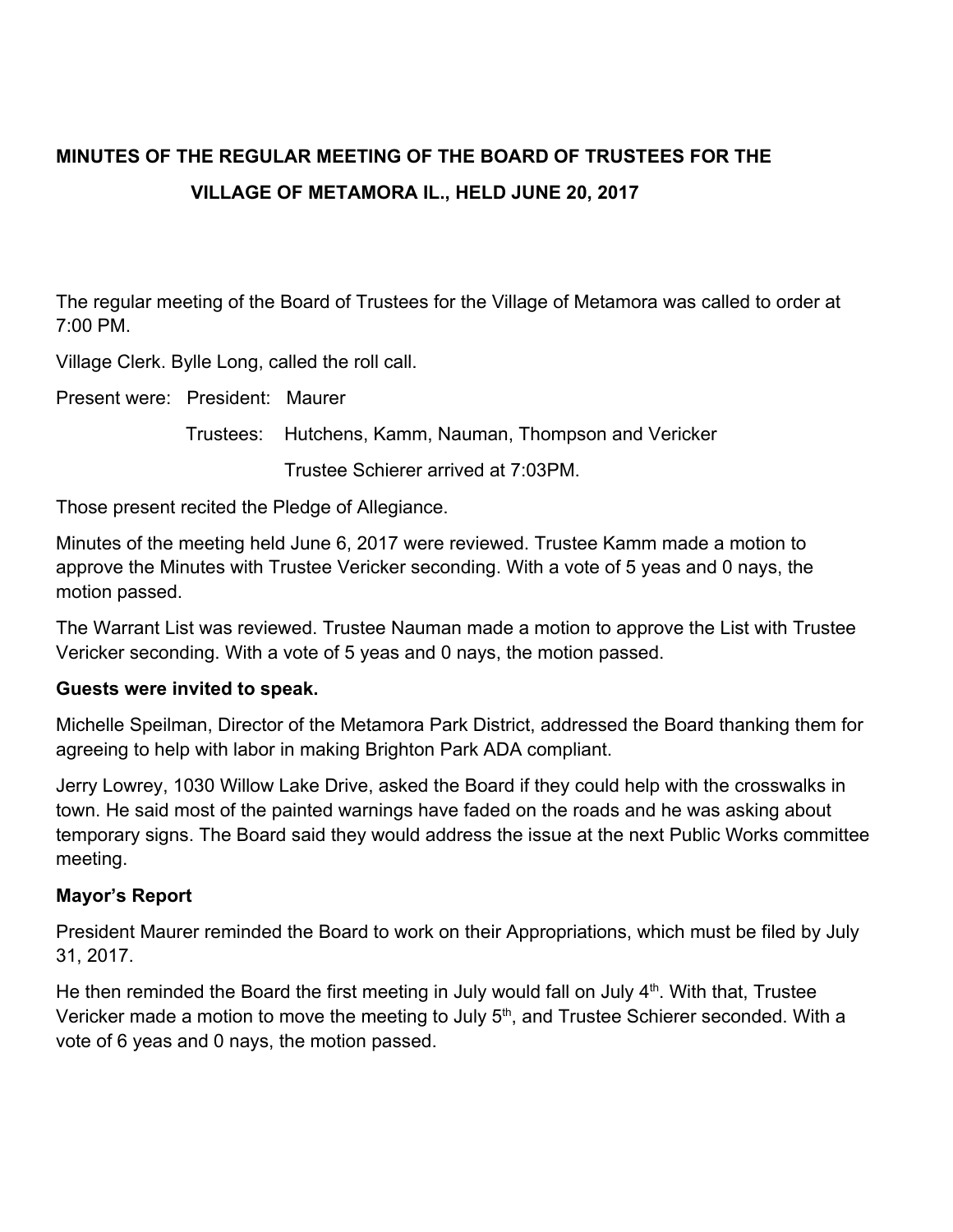# **Attorney's Report**

Attorney Tibbs reported on the following:

- 1. Niles Option Agreements Notice that options were exercised have been served on both Derek Knight and Deb Serpette. Closings will be scheduled in due course.
- 2. Prevailing Wage Resolution Notice of passage of the resolution has been published and a copy of resolution has been filed with IDOL.
- 3. Appropriation Ordinance As soon as he receives the proposed appropriation amounts, the annual appropriation ordinance will be prepared. This must be approved by July 31. A public hearing on the ordinance must be conducted prior to passage with notice of the hearing published not less than ten (10) days before the hearing.
- 4. Special Use for Township Property An ordinance approving a special use for the property to be occupied by the new township building is on the agenda for approval.

With that information, Trustee Nauman made a motion to approve the ordinance for Special Use and Trustee Hutchens seconded. With a vote of 6 yeas and 0 nays, the motion passed.

# **Engineer's Report**

Eric Bachman reported on the following:

1. MFT – IDOT Street Maintenance Program – Bids were received for the White Rock full width Sealcoating work at various locations paid with MFT funds. Low bid received was from Steffens 3-D Construction in the amount of \$82, 170.25.

Trustee Nauman made a motion to accept Steffens bid in the amount of \$82,170.25 with Trustee Vericker seconding. With a vote of 6 yeas and 0 nays, the motion passed.

2.Annual Spray Patching and Crack Filling Program – Bids were received for the isolated Spray Patching and Crack Filling work at various locations. Low bid received for Spray Patch work was from Ace In The Hole in the amount of \$35,186.00 and for Crack Filling work also from Ace In The Hole in the amount of \$10,755.00

Trustee Nauman made a motion to accept the Spray Patch bid for \$35,186.00 with Trustee Kamm seconding. With a vote of 6 yeas and 0 nays, the motion passed.

There was a short discussion on the Crack Filling bid with Mr. Bachman saying he was confident he could negotiate the amount down to \$10,000.00. With that information, Trustee Vericker made a motion to accept the bid, not to exceed \$10,000.00 from Ace In The Hole with Trustee Kamm seconding. With a vote of 6 yeas and 0 nays, the motion passed.

3.Rt 116 Retaining Walls – Work has started on this project.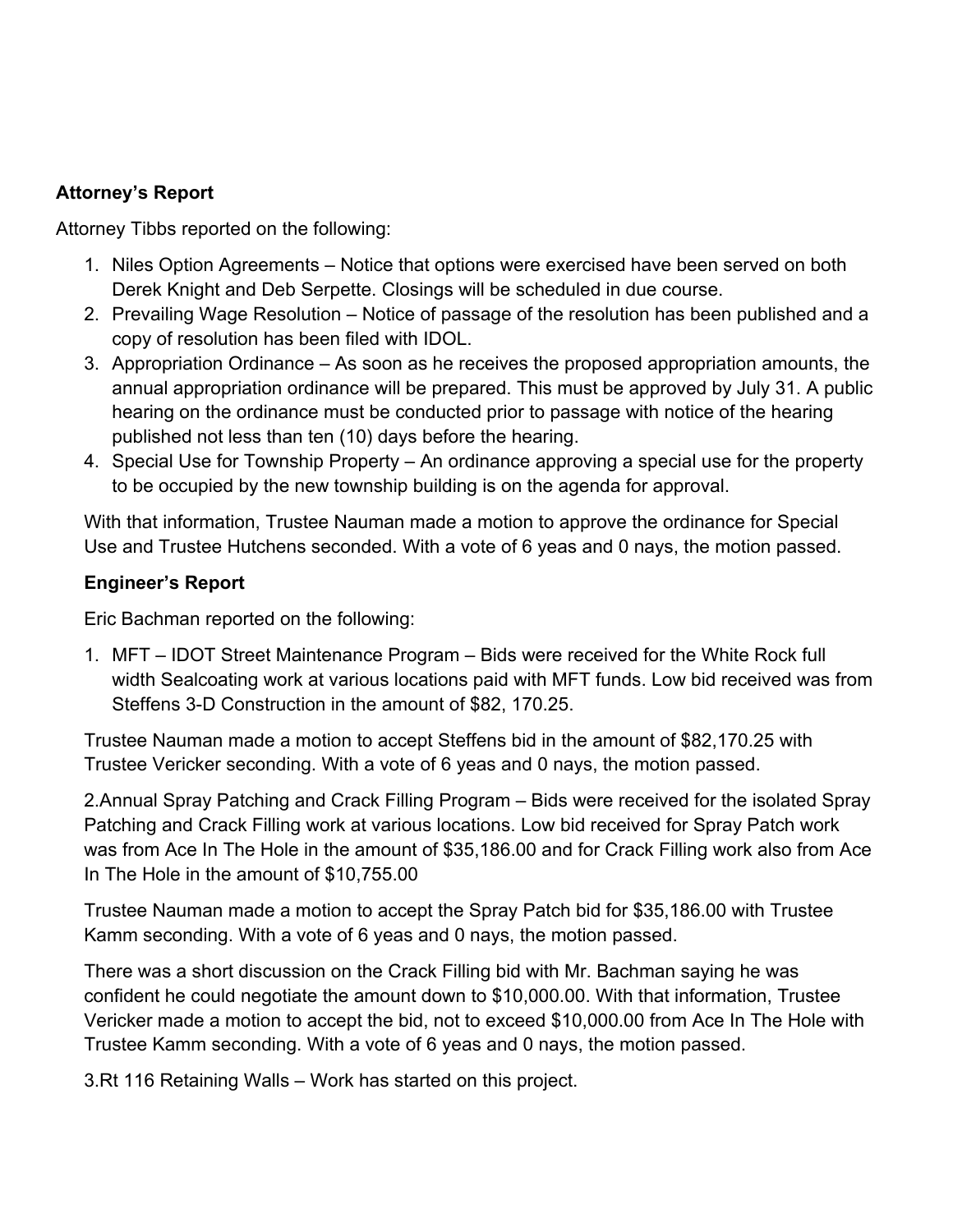4. Metamora Township Building Site Plans – The zoning and engineering site plan comments have been provided to Jason Jones which the Owner representative has addressed per Village code. The IDOT and IEPA permits have also been obtained by the Owner.

## **Treasurer's Report**

Treasurer Garber gave the following report:

### CASH BALANCES

Cash balances as of May 31, 2017, decreased \$102,114.07 about a 2.16% decrease from April 30, 2017.

## MAJOR RECEIPTS

| Income Tax                         | \$18,926.37 |
|------------------------------------|-------------|
| Sales Tax                          | \$22,484.20 |
| <b>MAJOR DISBURSEMENTS</b>         |             |
| Mangold Ford                       | \$27,898.15 |
| <b>Woodford Cty Communications</b> | \$10,796.00 |
| <b>IEPA Loan</b>                   | \$98,284.37 |

#### INVESTMENTS

The Village did not invest any funds in May. Both Money Markets at the Goodfield State Bank earned an interest rate of .25% on the average daily balance as of May 31, 2017.

#### **Public Works Committee**

Trustee Nauman reported on the discussion held at committee meeting regarding the purchase of a new utility tractor to replace the JD2355.

He then made a motion to approve the purchase of a new tractor in the amount, not to exceed \$68,000.00 and Trustee Vericker seconded. With a vote of 6 yeas and 0 nays, the motion passed.

Trustee Nauman then gave an update on Well #8. A short discussion was held and it was decided to discuss this issue more at a future PW meeting.

He then said the weight limit signs on Susan Lane have been removed, but suggested different signs with larger weight limits be posted. This would keep the larger semi's and concrete trucks off the road. Attorney Tibbs will prepare an ordinance regulating the weight limits.